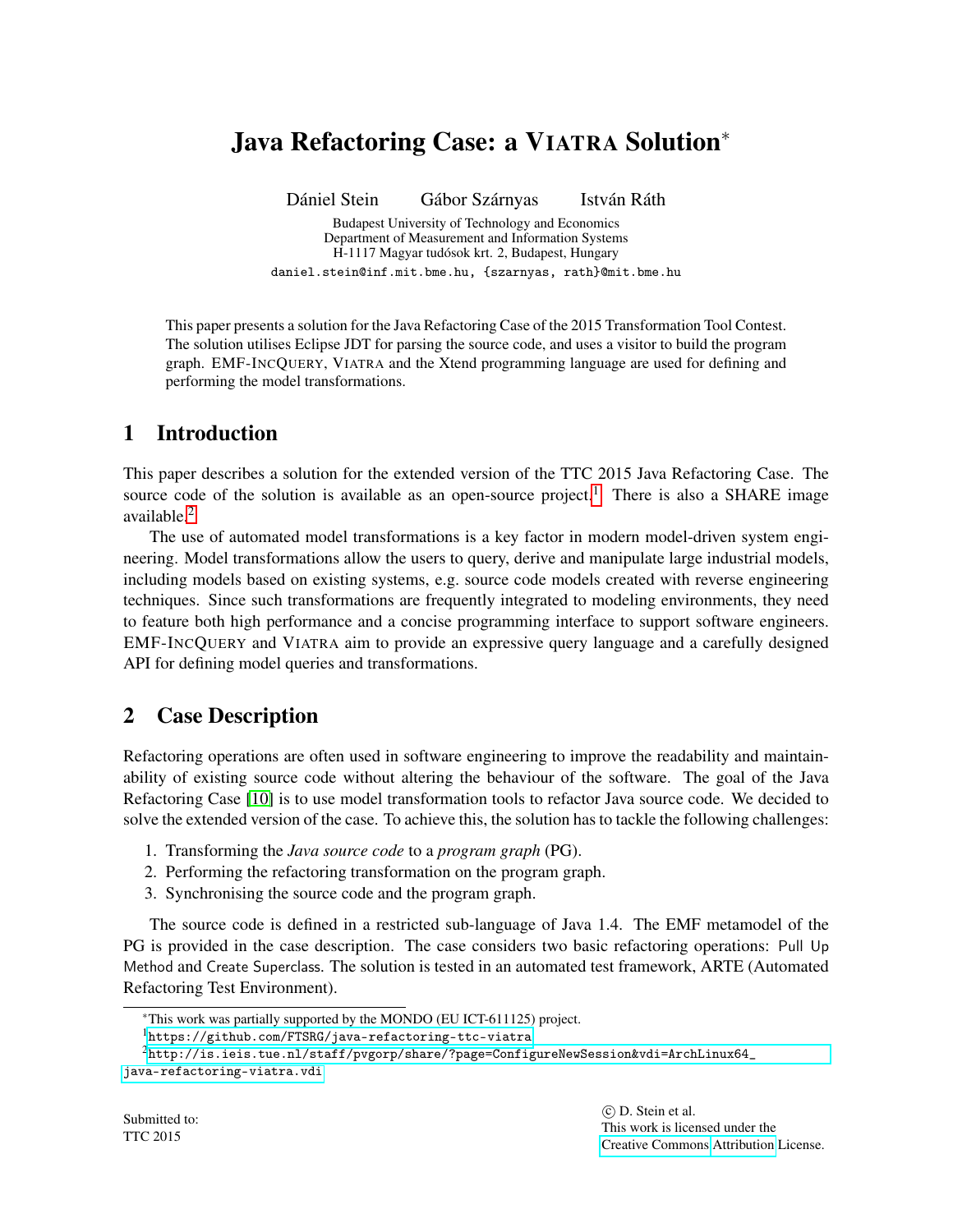## 3 Technologies

Solving the case requires the integration of a model transformation tool and a Java source code parser. In this section, we introduce the technologies used in our solution.

EMF-INCQUERY. The objective of the EMF-INCQUERY [\[4,](#page-4-1) [6\]](#page-4-2) framework is to provide a declarative way to define queries over EMF models. EMF-INCQUERY extended the pattern language of VIATRA2 with new features (including transitive closure, role navigation, match count) and tailored it to EMF models, resulting in the INCQUERY Pattern Language [\[5\]](#page-4-3). While EMF-INCQUERY is developed with a focus on *incremental query evaluation*, the latest version also provides a *local search-based query evaluation* algorithm.

VIATRA. The VIATRA framework supports the development of model transformations with a particular emphasis on event-driven, reactive transformations [\[8\]](#page-4-4). Building upon the incremental query support provided by EMF-INCQUERY, VIATRA offers a language to define transformations and a reactive transformation engine to execute certain transformations upon changes in the underlying model. The current VIATRA project is a full rewrite of the previous VIATRA2 framework, now with full compatibility and support for EMF models.

**Java Development Tools.** The solution requires a technology to parse the Java code into a program graph model and serialize the modified graph model back to source code. While the case description mentions the JaMoPP [\[1\]](#page-4-5) and MoDisco [\[2\]](#page-4-6) technologies, our solution builds on top of the Eclipse Java Development Tools (JDT) [\[7\]](#page-4-7) used in the Eclipse Java IDE as we were already using JDT in other projects. Compared to the MoDisco framework (which uses JDT internally), we found JDT to be simpler to deploy outside the Eclipse environment, i.e. without defining an Eclipse workspace. Meanwhile, the JaMoPP project has almost completely been abandoned and therefore it is only capable of parsing Java 1.5 source files. While this would not pose a problem for this case, we think it is best to use an actively developed technology such as JDT which supports the latest (1.8) version of the Java language. As JDT is frequently used to parse large source code repositories, it is carefully optimised and supports lazy loading. Unlike JaMoPP and MoDisco, JDT does not produce an EMF model.

## 4 Implementation

The solution was developed partly in IntelliJ IDEA and partly in the Eclipse IDE. The projects are not tied to any development environment and can be compiled with the Apache Maven [\[3\]](#page-4-8) build automation tool. This offers a number of benefits, including easy portability and the possibility of continuous integration.

The code is written in Java 8 and Xtend [\[9\]](#page-4-9). The queries and transformations were defined in EMF-INCQUERY and VIATRA, respectively. For developing the Xtend code and editing the graph patterns, it is required to use the Eclipse IDE. For setting up the development environment, please refer to the readme file.

#### 4.1 Workflow of the Transformation

[Figure 1](#page-2-0) shows the high-level workflow of the transformation. This consists of five steps: the source code is parsed into an ASG  $(1)$ ; a PG is produced  $(2)$ ; based on the PG, the possible transformations are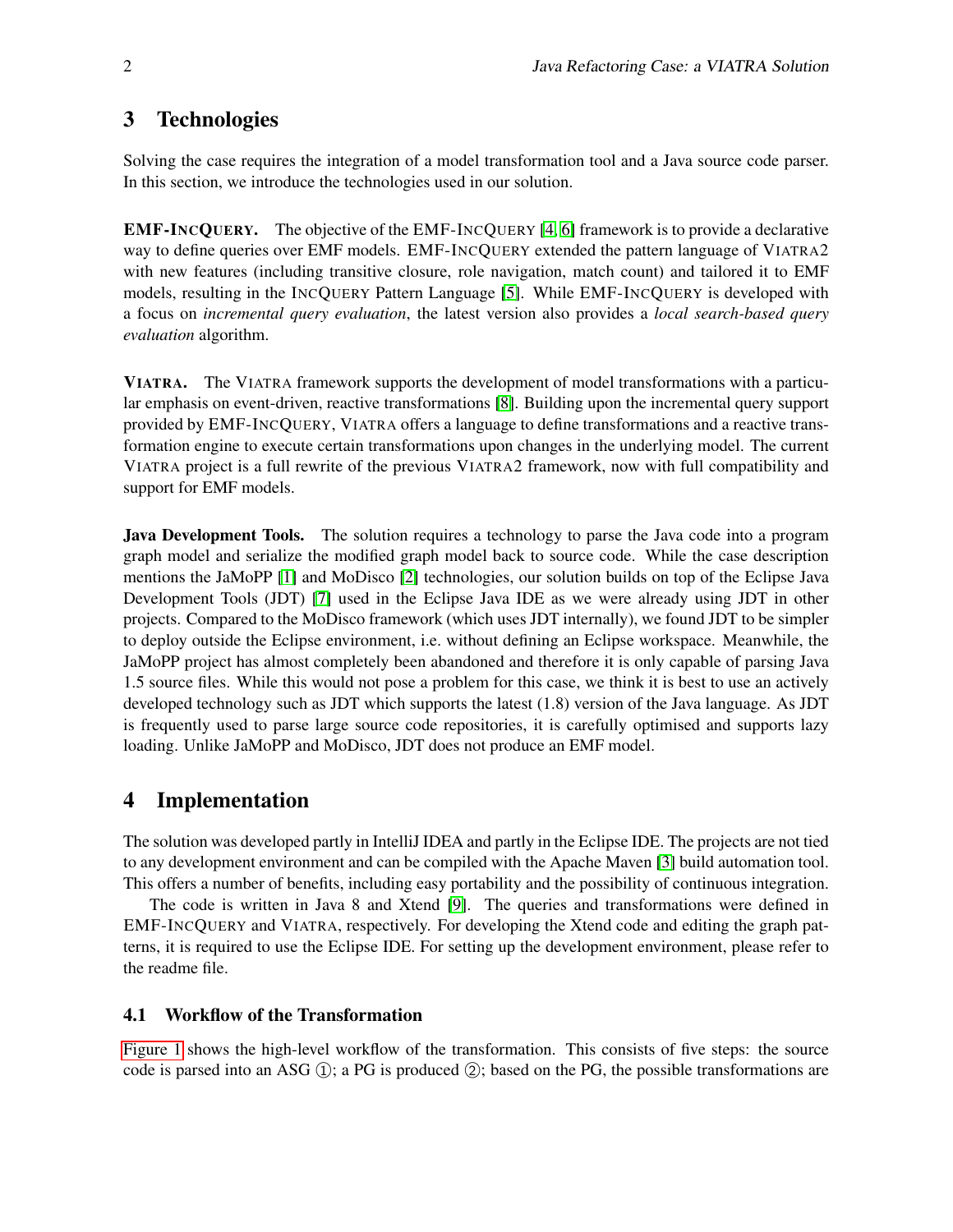<span id="page-2-0"></span>

Figure 1: Workflow of the transformation.

calculated  $(3)$ ; if possible, these transformations are executed  $(4)$ ; finally, the results of the transformations are serialized  $(5)$ . In the following, we discuss these steps in detail.

## 4.2 Parsing the Source Code 1

The solution receives the path to the directory containing the source files. JDT parses these files and returns each file parsed as an AST. These ASTs are interconnected, which means that using JDT's binding resolution mechanism, the developer can navigate from one AST to another one.

## 4.3 Producing the Program Graph 2

Since JDT does not produce EMF models, the generated ASTs do not support complex queries and traversal operations as the ones provided by EMF and EMF-based query languages (e.g. Eclipse OCL or EMF-INCQUERY). To extract information and to build the PG, our solution applies a visitor resulting a two-pass traversal on the ASG.

- 1. For each object, the visitor method creates the corresponding object(s) in the PG. Since the order of these visits is non-deterministic, the visitor maintains maps to store the mapping from the objects in the ASG to the objects in the PG. These maps provide trace information between the JDT model and the partially built PG. The visitor also collects the relations between JDT nodes and caches the unique identifiers of each connected node for every relation type.
- 2. After every compilation unit has been parsed, the previously populated caches are used to create the cross-references between the objects in the PG (e.g. TMember.access).

## **4.4** Extending the PG with the Trace Model  $(2)(3)(4)$

The main patterns for both refactoring operations contain a condition that EMF-INCQUERY does not support out of the box, e.g. checking "every child" (a collection of classes) of a certain class. Passing collections as pattern parameter is only possible with a workaround. Also, the INCQUERY Pattern Language does not support universal quantifiers. To overcome these limitations, we extended the program graph metamodel with a *trace model* shown in [Figure 2.](#page-16-0) The trace model defines traces for method signatures and class lists:

• MethodSignatureTrace. Java methods are uniquely identifiable by their signature. The basic PG metamodel contains a TMethodSignature class, which only identifies itself with the name of the method (using a relation to the TMethod object) and the list of its parameter types.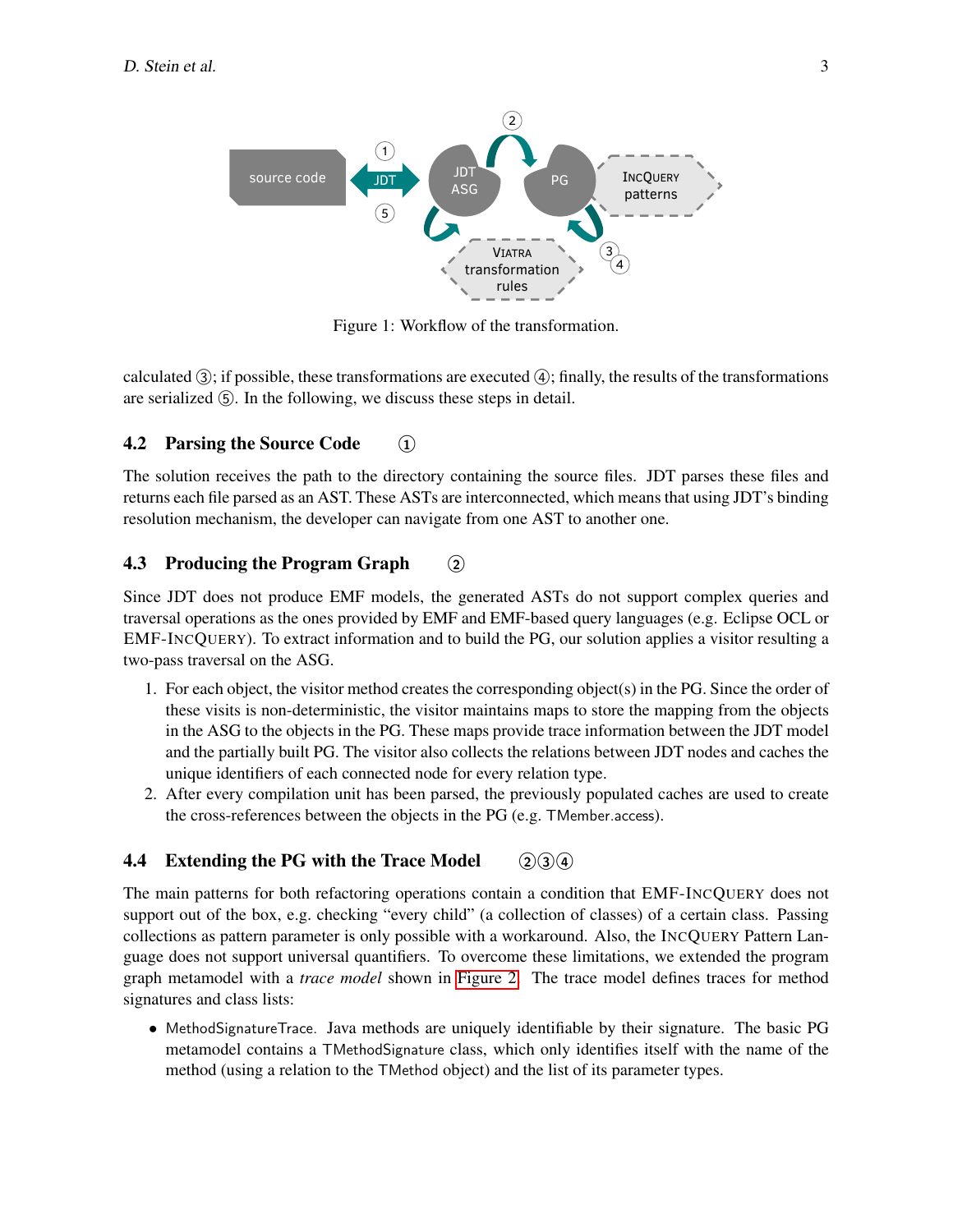To support querying TMethodSignature objects with EMF-INCQUERY, we created a trace ref-erence for each of them identified by their partial<sup>[3](#page-3-0)</sup> method signature. For example, a method method() expecting a String and an Integer will have the .method(Ljava/lang/String;I) trace signature.

• ClassListTrace. To express the collection of classes, a ClassListTrace object will identify them with their signatures joined by the # character. For example, a list of the ChildClass1 and ChildClass2 classes in the example04 package has the Lexample04/ChildClass1;#Lexample04/ChildClass2; trace signature.

After the PG is produced, it is extended with the trace model. The traces are based on EMF-INCQUERY patterns [\(Listing 1\)](#page-5-0) and generated with a VIATRA transformation [\(Listing 4\)](#page-7-0).

The *universal quantifier* is implemented as a double negation of the existential quantifier using the well-known identity  $(\forall x)P(x) \Leftrightarrow \neg(\exists x)\neg P(x)$ .

## 4.5 Refactoring 34

The refactoring operations are implemented as model transformations on the JDT ASG and the PG. Each model transformation is defined in VIATRA: the LHS is defined with an EMF-INCQUERY pattern and the RHS is defined with imperative Xtend code. As VIATRA does not support bidirectional transformations, for each transformation on the PG, we also execute the corresponding actions on the ASG to keep the two graphs in sync.

#### 4.5.1 Pull Up Method

After creating the method signature traces, the following preconditions must be satisfied before pulling up a method:

- every child class has a method with the given signature,
- the parent class does not have a method with this signature,
- the transformation will not create an unsatisfiable method or field access.

To decide whether the refactoring can be executed, every  $\langle$  parent class, method signature $\rangle$  pair satisfying the preconditions is collected by the main pattern (possiblePUM). The LHS is defined with six patterns in total. The execution is controlled by parameterising the main pattern listed in [Listing 2.](#page-5-1) The RHS is defined in [Listing 5](#page-9-0) using one utility pattern.

#### 4.5.2 Create Superclass

To create a new superclass, the parent class and the list of selected classes (connected to a class list trace) have to be passed to the pattern. The transformation can be executed if the following preconditions are satisfied:

- the target parent class does not exist,
- every selected child class has the same parent.

The LHS is defined in [Listing 3](#page-6-0) with the possibleCSC pattern using five other patterns. The RHS is defined in [Listing 6,](#page-11-0) also using a utility pattern.

<span id="page-3-0"></span> $3$ The complete signature would also contain the defining type (class or interface) signature and the return type signature.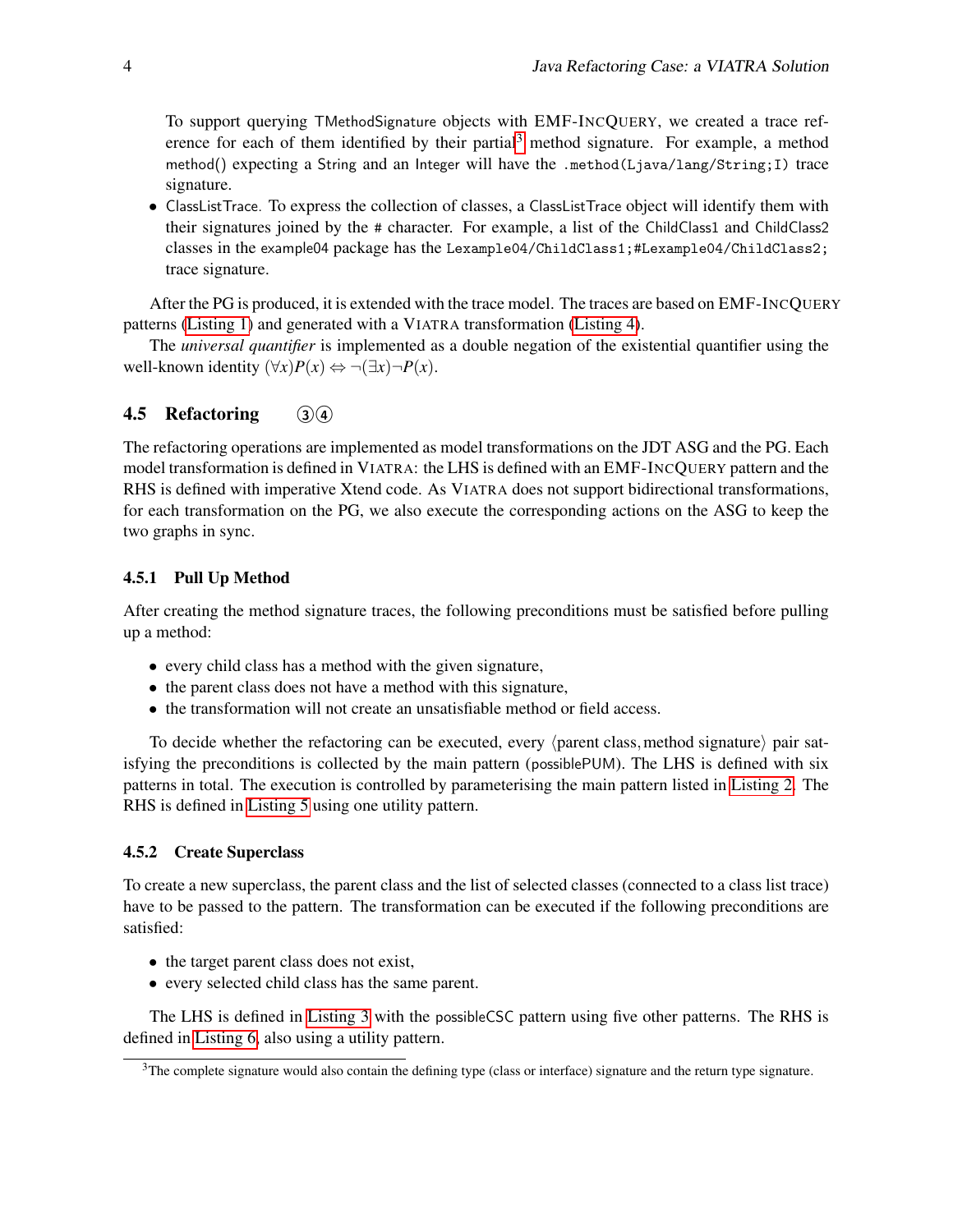#### 4.6 Transforming the ASG to Source Code 5

The changes in the ASG made by the transformations are propagated to the source code. JDT is capable of incrementally maintaining each source code file (compilation unit) based on the changes in its AST.

## 5 Evaluation

We executed the tests and used the log files to determine the execution times. The execution times of the test cases are listed in [Table 1.](#page-17-0) The results show that all public and hidden test cases have been executed successfully. Hence, we consider the solution *complete* and *correct*. As the test cases only contained small examples, we cannot draw conclusions on the performance of the solution. Still, it is worth noting that all test cases executed in less than half a second.

The implementation of the solution required quite a lot of code. The patterns were formulated in about 150 lines of INCQUERY Pattern Language code. The transformations required 400 lines of Xtend code, while implementing the interface required by ARTE and the visitor for the transformation required more than 800 lines of Java code. However, the source code is well-structured and is easy to comprehend.

#### 6 Summary

This paper presented a solution for the Java Refactoring case of the 2015 Transformation Tool Contest. The solution addresses both challenges (bidirectional synchronisation and program transformation) and both refactoring operations (Pull Up Method, Create Superclass) defined in the case. The framework is flexible enough to allow the user to define new refactoring operations, e.g. Extract Class or Pull Up Field.

Acknowledgements. The authors would like to thank Ábel Hegedüs, Oszkár Semeráth and Zoltán Ujhelyi for providing valuable insights into EMF-INCQUERY and VIATRA.

## References

- <span id="page-4-5"></span>[1] *JaMoPP*. <http://www.jamopp.org/index.php/JaMoPP>.
- <span id="page-4-6"></span>[2] *MoDisco*. <https://eclipse.org/MoDisco/>.
- <span id="page-4-8"></span>[3] Apache.org: *Maven*. <http://maven.apache.org>.
- <span id="page-4-1"></span>[4] Gábor Bergmann, Ákos Horváth, István Ráth, Dániel Varró, András Balogh, Zoltán Balogh & András Ökrös (2010): *Incremental Evaluation of Model Queries over EMF Models*. In: Model Driven Engineering Languages and Systems, 13th International Conference, MODELS2010, Springer, Springer, doi[:http://dx.doi.org/10.1007/978-3-642-16145-2\\_6.](http://dx.doi.org/http://dx.doi.org/10.1007/978-3-642-16145-2_6) Acceptance rate: 21%.
- <span id="page-4-3"></span>[5] Gábor Bergmann, Zoltán Ujhelyi, István Ráth & Dániel Varró (2011): *A Graph Query Language for EMF models*. In: Theory and Practice of Model Transformations, Fourth Intl. Conf., LNCS 6707, Springer.
- <span id="page-4-2"></span>[6] Eclipse.org: *EMF-IncQuery*. <http://eclipse.org/incquery/>.
- <span id="page-4-7"></span>[7] Eclipse.org: *Java Development Tools (JDT)*. <https://eclipse.org/jdt/>.
- <span id="page-4-4"></span>[8] Eclipse.org: *VIATRA Project*. <https://www.eclipse.org/viatra/>.
- <span id="page-4-9"></span>[9] Eclipse.org: *Xtend – Modernized Java*. <https://www.eclipse.org/xtend/>.
- <span id="page-4-0"></span>[10] Géza Kulcsár, Sven Peldszus & Malte Lochau (2015): *The Java Refactoring Case*. In: 8th Transformation Tool Contest (TTC 2015).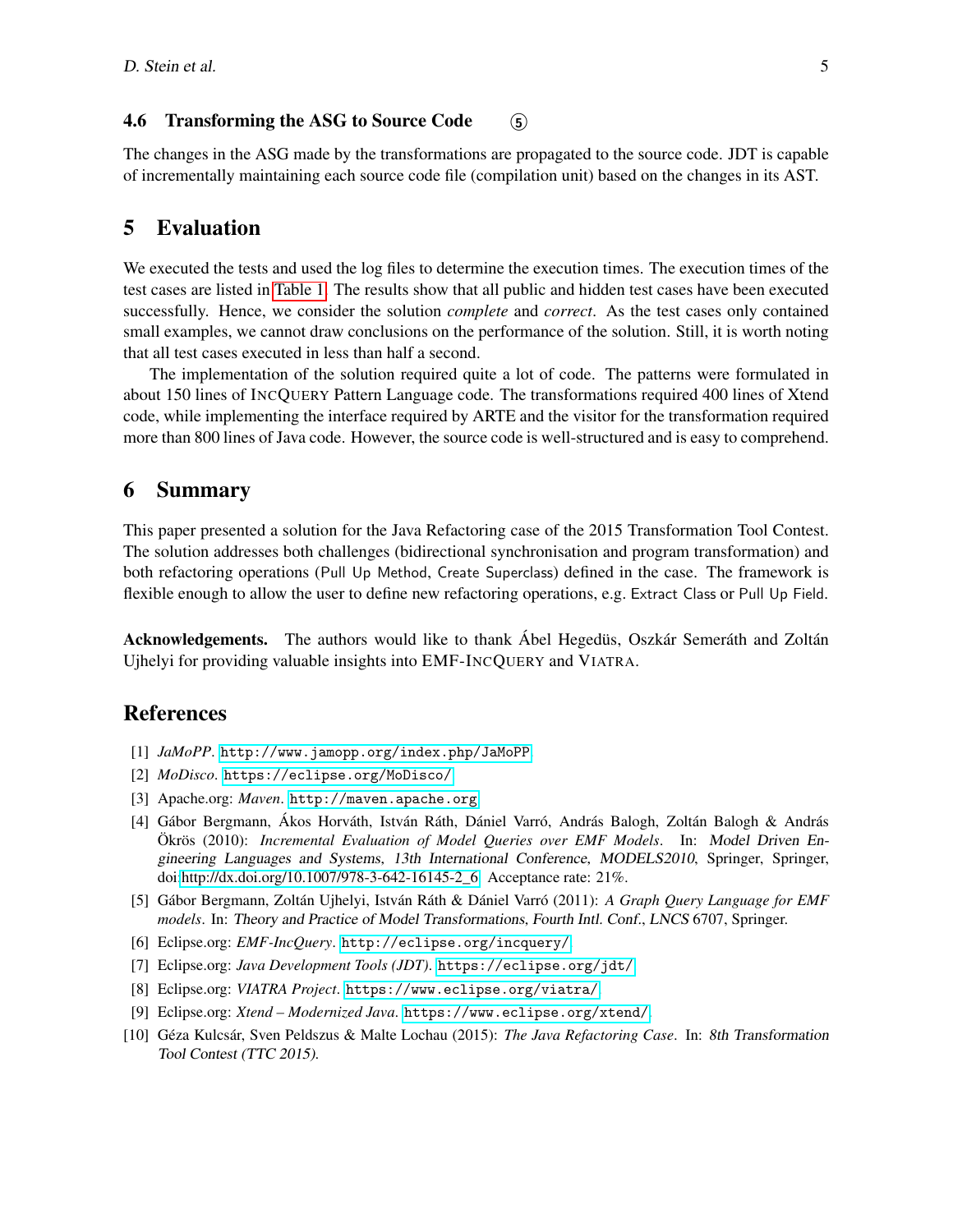## A Appendix

## A.1 Patterns

```
1 package hu.bme.mit.ttc.refactoring.patterns
 2
3 import "platform:/plugin/TypeGraphBasic/model/TypeGraphBasic.ecore"
4
5 pattern methodSignature(methodSignature) {
6 TMethodSignature(methodSignature);
7 }
8
9 pattern tClassName(tClass, className) {
10 TClass(tClass);
11 TClass.tName(tClass, className);
12 }
```
Listing 1: Patterns for generating the trace model.

```
1 package hu.bme.mit.ttc.refactoring.patterns
\mathcal{D}3 import "platform:/plugin/TypeGraphBasic/model/TypeGraphBasic.ecore"
4 import "platform:/plugin/TypeGraphBasic/model/TypeGraphTrace.ecore"
5
6 /*
7 * Main decision pattern. If the preconditions are statisfied (parentClass
8 * and methodSignatureTrace can be bound as parameters), the pattern returns
9 * its parameters, if:
10 * - every child class has a method with the given signature (N = M)
11 * - the parent class does not have it already
12 * - the transformation will not create unavailable access
13 */
14 pattern possiblePUM(parentClass : TClass, methodSignatureTrace : MethodSignatureTrace) {
15 MethodSignatureTrace.tMethodSignature(methodSignatureTrace, methodSignature);
16
17 // every child class has the method signature 18 N = count find childClassesWithSignature (particle
    N == count find childClassesWithSignature(parentClass, _, methodSignature);
19 M == count find childClasses(parentClass, _);
20 check(N = M& N := 0);
21
22 // parent does not already have this method
23 neg find classWithSignature(parentClass, methodSignature);
24
25 // the fields and methods will still be accessible after PUM
26 neg find childrenClassMethodDefinitionsAccessingSiblingMembers(childClass, methodSignature);
27 }
28
29 pattern childClasses(parentClass : TClass, childClass : TClass) {
30 TClass.childClasses(parentClass, childClass);
31 }
32
33 pattern childClassesWithSignature(parentClass : TClass, clazz : TClass, methodSignature : TMethodSignature)
         {
34 TClass(parentClass);
35 TClass.childClasses(parentClass, clazz);
36
37 find classWithSignature(clazz, methodSignature);
38 }
39
40 pattern classWithSignature(clazz : TClass, methodSignature : TMethodSignature) {
41 TClass(clazz);<br>42 TMethodSignatu:
    TMethodSignature(methodSignature);
43 TMethodSignature.definitions(methodSignature, methodDefinition);
44 TClass.defines(clazz, methodDefinition);
```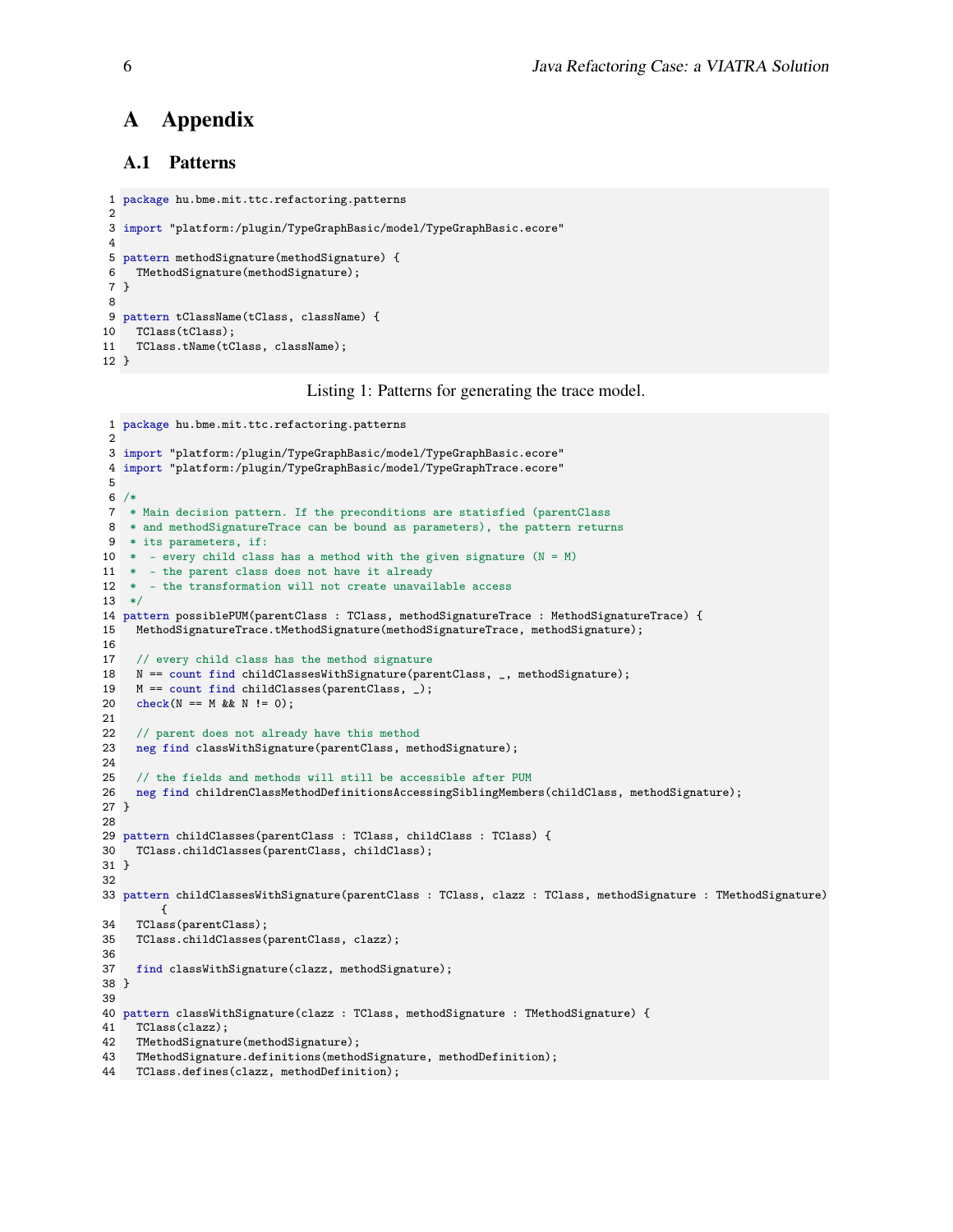```
45 }
46
47 pattern methodsAccessingSiblingMembers(methodDefinition : TMethodDefinition) {
48 TMember.access(methodDefinition, accessedMember);
49 TClass.defines(tClass, methodDefinition);
50 TClass.defines(tClass, accessedMember);
51 } or {
52 TClass.defines(tClass, methodDefinition);
53 TMember.access(methodDefinition, accessedMember);
54 TClass.defines(otherClass, accessedMember);
55 TClass.parentClass.childClasses(tClass, otherClass);
56 }
57
58 pattern childrenClassMethodDefinitionsAccessingSiblingMembers(parentClass : TClass, methodSignature :
       TMethodSignature) {
59 TClass.childClasses(parentClass, childClass);
60 TClass.defines(childClass, methodDefinition);
61 TMethodSignature.definitions(methodSignature, methodDefinition);
62 find methodsAccessingSiblingMembers(methodDefinition);
63 }
64
65 // fire precondition pattern
66 pattern classWithName(tClass : TClass, className) {
67 TClass.tName(tClass, className);
68 }
69
70 // fire precondition pattern
71 pattern methodWithSignature(trace : MethodSignatureTrace, signature) {
72 MethodSignatureTrace.signatureString(trace, signature);
73 }
74
75 // pattern for PG refactor
76 pattern methodDefinitionInClassList(parentClass : TClass, methodSignature : TMethodSignature, clazz :
       TClass, methodDefinition : TMethodDefinition) {
77 TClass.childClasses(parentClass, clazz);
78 TMethodSignature.definitions(methodSignature, methodDefinition);
79 TClass.defines(clazz, methodDefinition);
80 }
```
Listing 2: Patterns for the Pull Up Method refactoring.

```
1 package hu.bme.mit.ttc.refactoring.patterns
 2
3 import "platform:/plugin/TypeGraphBasic/model/TypeGraphBasic.ecore"
4 import "platform:/plugin/TypeGraphBasic/model/TypeGraphTrace.ecore"
5
6 /*
7 * Main decision pattern. If the preconditions are statisfied (the
8 * targetClass should not exist), the pattern returns its parameters, if:
9 * - every child class has the same parent
10 */11 pattern possibleCSC(concatSignature, methodSignature : TMethodSignature) {
12 ClassListTrace.concatSignature(classListTrace, concatSignature);
13 ClassListTrace.tClasses.signature(classListTrace, methodSignature);
14
15 neg find childClassesWithDifferentParents(classListTrace, _, _);
16 }
17
18 pattern childClassesWithDifferentParents(classListTrace : ClassListTrace, classOne : TClass, classTwo :
       TClass) {
19 ClassListTrace.tClasses(classListTrace, classOne);<br>20 ClassListTrace.tClasses(classListTrace, classTwo);
    20 ClassListTrace.tClasses(classListTrace, classTwo);
21 find differentParents(classOne, classTwo);
22 }
23
```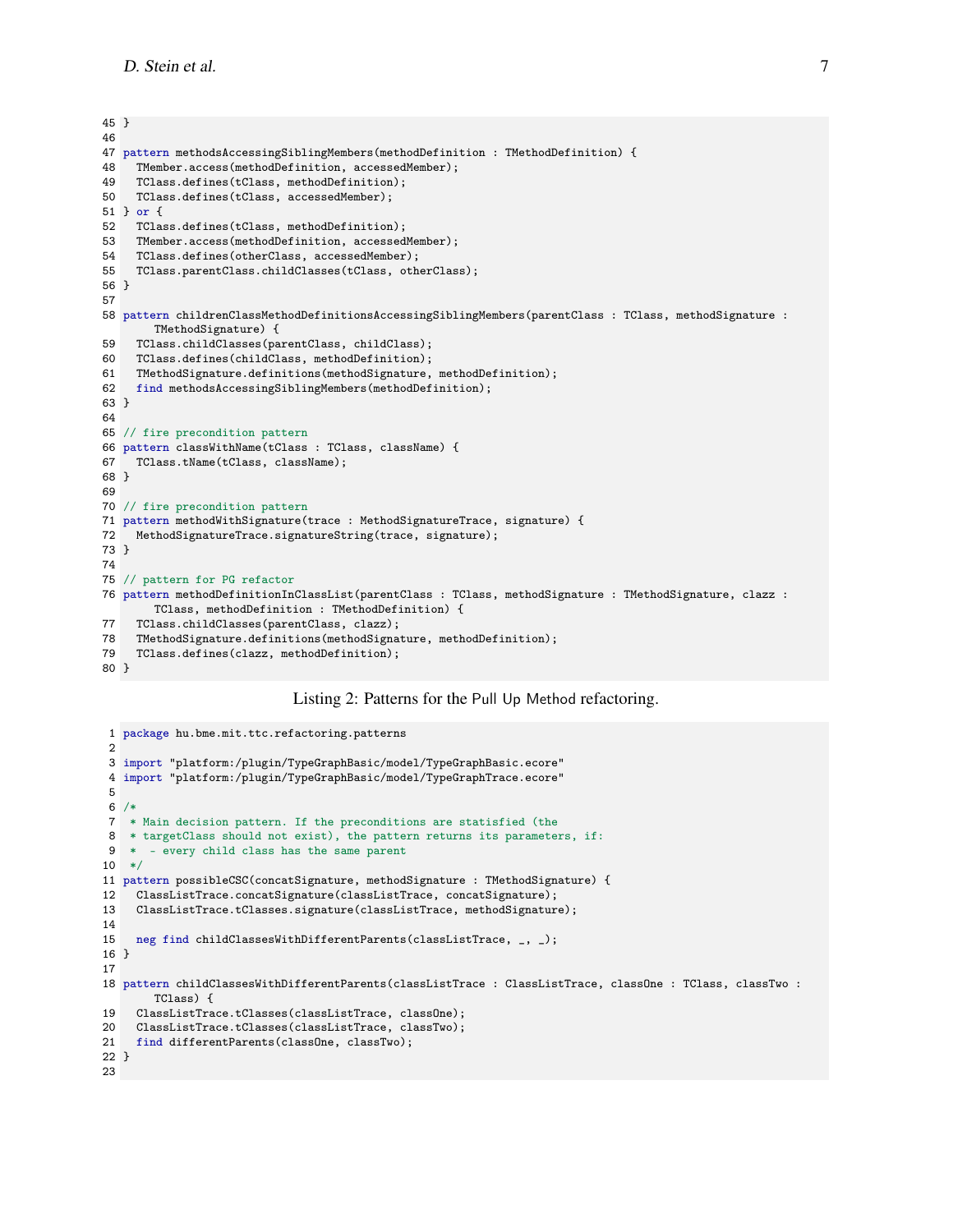```
24 pattern differentParents(classOne : TClass, classTwo : TClass) {
25 TClass.parentClass(classOne, parentClassOne);
26 TClass.parentClass(classTwo, parentClassTwo);
27 parentClassOne != parentClassTwo;
28 } or {<br>29 TClas
    TClass(classTwo);
30 find hasParent(classOne);
31 neg find hasParent(classTwo);
32 } or {
33 TClass(classOne);
34 find hasParent(classTwo);
35 neg find hasParent(classOne);
36 }
37
38 pattern hasParent(tClass : TClass) {
39 TClass.parentClass(tClass, _);
40 }
41
42 pattern classesOfClassListTrace(concatSignature, tClass : TClass) {
     43 ClassListTrace.concatSignature(classListTrace, concatSignature);
44 ClassListTrace.tClasses(classListTrace, tClass);
45 }
46
47 pattern methodSignatureAndTrace(trace : MethodSignatureTrace, methodSignature : TMethodSignature) {<br>48 MethodSignatureTrace.tMethodSignature(trace, methodSignature):
    MethodSignatureTrace.tMethodSignature(trace, methodSignature);
49 }
50
51 // pattern for PG refactor
52 pattern packageWithName(tPackage : TPackage, packageName) {
53 TPackage.tName(tPackage, packageName);
54 }
55
56 // pattern for PG refactor
57 pattern typeGraphs(typeGraph : TypeGraph) {
58 TypeGraph(typeGraph);
59 }
60
61 // fire precondition pattern
62 pattern classWithName(tClass : TClass, className) {
63 TClass.tName(tClass, className);
64 }
```
Listing 3: Patterns for the Create Superclass refactoring.

#### A.2 Transformations

```
1 package hu.bme.mit.ttc.refactoring.transformations
2
3 import TypeGraphBasic.TClass
4 import TypeGraphTrace.Trace
5 import TypeGraphTrace.TypeGraphTracePackage
6 import hu.bme.mit.ttc.refactoring.patterns.TraceQueries
7 import java.util.ArrayList
8 import java.util.List
9 import org.apache.log4j.Level
10 import org.eclipse.emf.ecore.resource.Resource
11 import org.eclipse.incquery.runtime.api.AdvancedIncQueryEngine
12 import org.eclipse.incquery.runtime.evm.api.RuleEngine
13 import org.eclipse.incquery.runtime.evm.specific.RuleEngines
14 import org.eclipse.incquery.runtime.evm.specific.event.IncQueryEventRealm
15 import org.eclipse.viatra.emf.runtime.modelmanipulation.IModelManipulations
16 import org.eclipse.viatra.emf.runtime.modelmanipulation.SimpleModelManipulations
```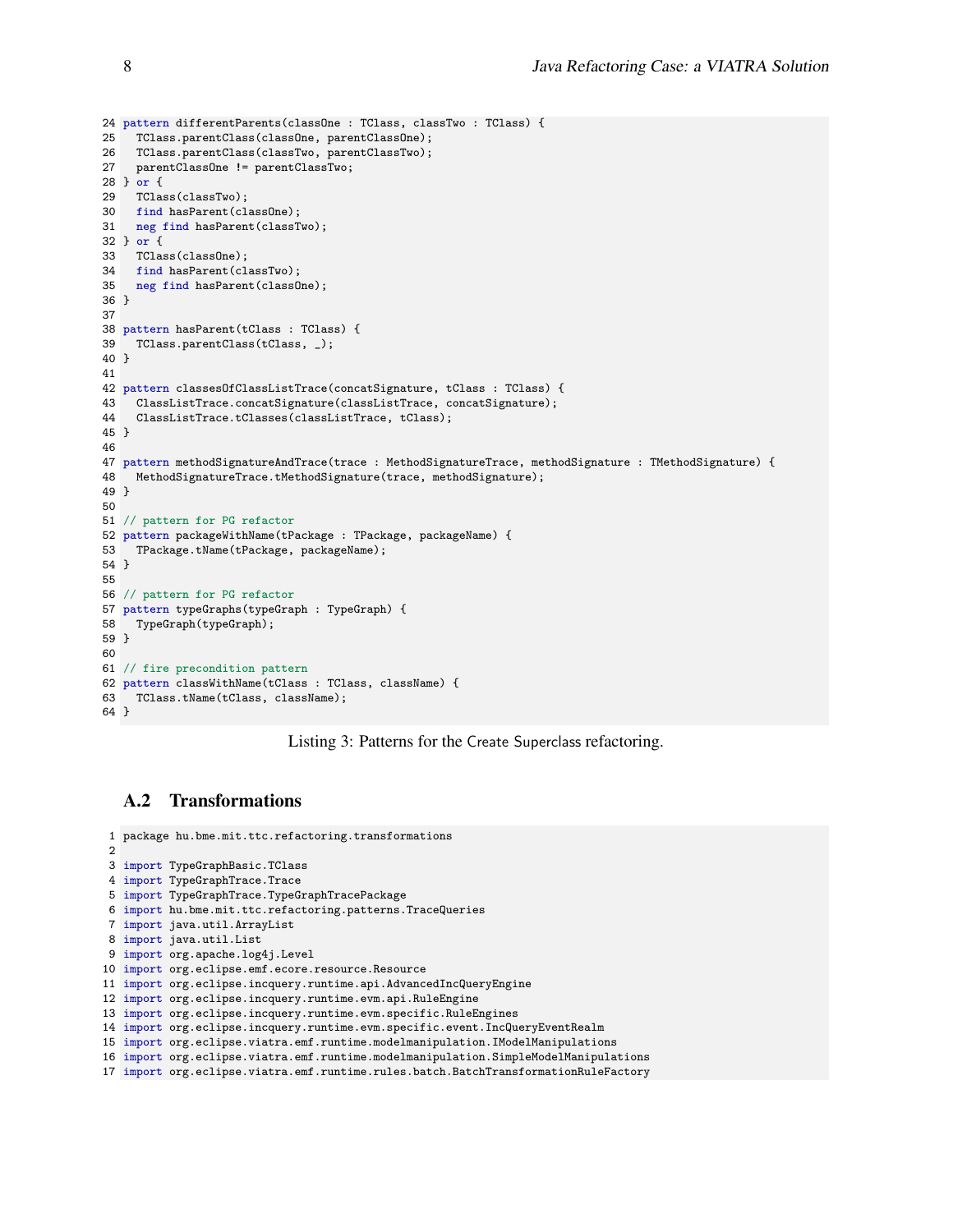```
18 import org.eclipse.viatra.emf.runtime.rules.batch.BatchTransformationStatements
19 import org.eclipse.viatra.emf.runtime.transformation.batch.BatchTransformation
2021 class TraceTransformation {
22
23 extension BatchTransformationRuleFactory factory = new BatchTransformationRuleFactory
24 extension BatchTransformation transformation
25 extension BatchTransformationStatements statements
26 extension IModelManipulations manipulation
27
28 extension TypeGraphTracePackage tgtPackage = TypeGraphTracePackage::eINSTANCE<br>29 extension TraceQueries queries = TraceQueries::instance
    extension TraceQueries queries = TraceQueries::instance
30 val AdvancedIncQueryEngine engine
31 Resource resource
32 val Trace trace
33<br>34
     34 new(AdvancedIncQueryEngine engine, Resource resource) {
35 this(RuleEngines.createIncQueryRuleEngine(engine), resource)
3637
38 new(RuleEngine ruleEngine, Resource resource) {
39 engine = (ruleEngine.eventRealm as IncQueryEventRealm).engine as AdvancedIncQueryEngine
40 transformation = BatchTransformation.forEngine(engine)
41 statements = new BatchTransformationStatements(transformation)<br>42 manipulation = new SimpleModelManipulations(igEngine)
       manipulation = new SimpleModelManipulations(iqEngine)43 transformation.ruleEngine.logger.level = Level::OFF
44 this.resource = resource
45 this.trace = resource.contents.get(0) as Trace 4646 }
47
48 val methodSignatureTraceRule = createRule.precondition(methodSignature).action [<br>49 val methodSignatureTrace = typeGraphTraceFactory createMethodSignatureTrace
      val methodSignatureTrace = typeGraphTraceFactory.createMethodSignatureTrace
50 trace.methodSignatures += methodSignatureTrace
51
52 val sb = new StringBuilder(".")
53 sb.append(methodSignature.method.TName)
54 sb.append("(")
55 methodSignature.paramList.forEach[sb.append(it.TName)]
56 sb.append(")")
57
58 methodSignatureTrace.signatureString = sb.toString
59 methodSignatureTrace.TMethodSignature = methodSignature
60 ].build
61
62<br>63
     def run() f64 fireAllCurrent(methodSignatureTraceRule)
65 }
66
67 def addNewClassListTrace(List<String> classSignatures) {
68 val List<TClass> tClasses = new ArrayList
69 for (signature : classSignatures) {
70 tClasses += engine.getMatcher(TClassName).getAllValuesOftClass(signature)
71 }
72
       val classListTrace = typeGraphTraceFactory.createClassListTrace
74 classListTrace.concatSignature = classSignatures.join("#")
       75 classListTrace.TClasses += tClasses
76
77 trace.classLists += classListTrace
78 return classListTrace
79 }
80 }
```
Listing 4: Transformation for generating the trace model.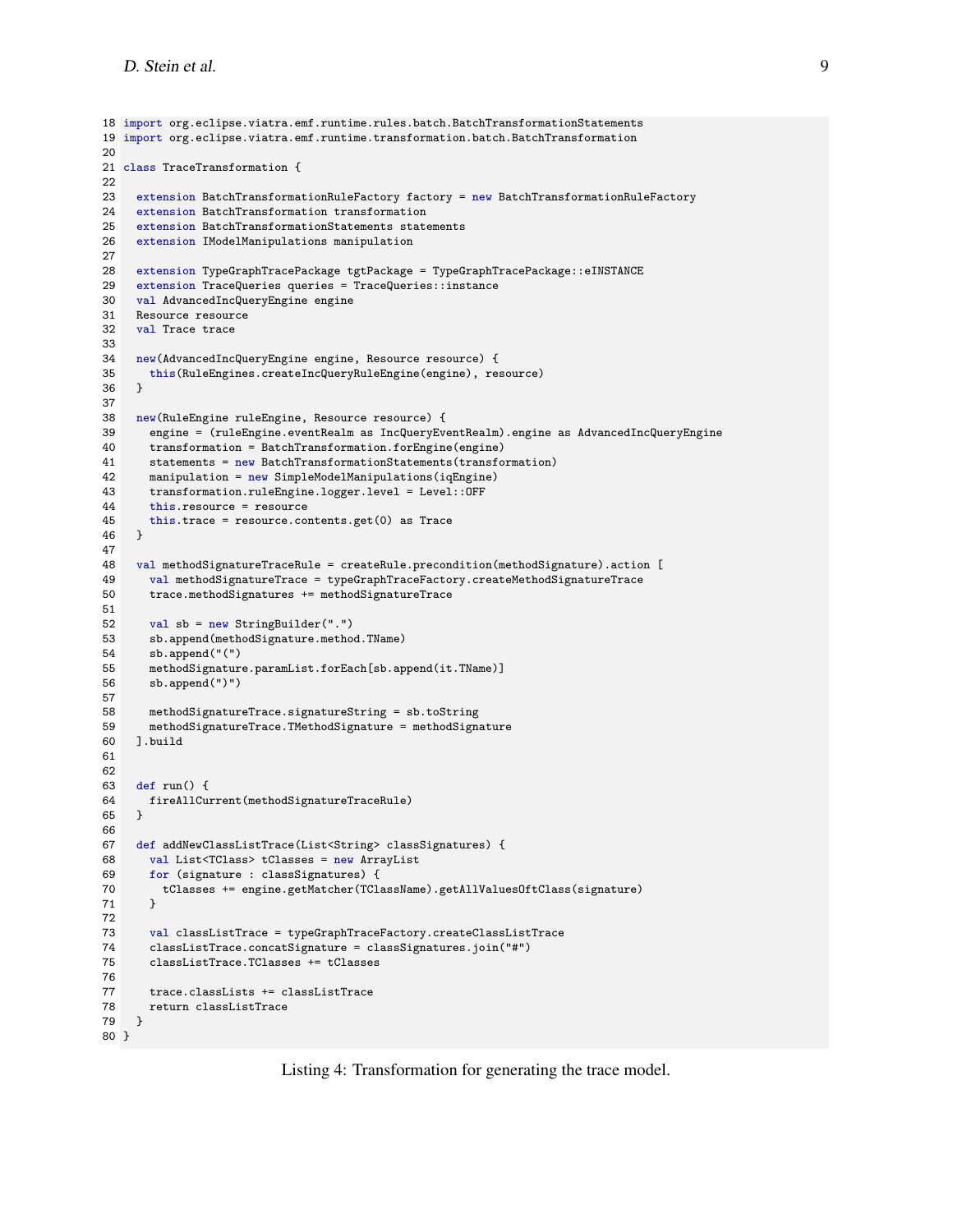```
1 package hu.bme.mit.ttc.refactoring.transformations
 2
 3 import TypeGraphBasic.TClass
 4 import TypeGraphBasic.TypeGraphBasicPackage
 5 import TypeGraphTrace.MethodSignatureTrace
 6 import com.google.common.collect.BiMap
 7 import hu.bme.mit.ttc.refactoring.patterns.PUMQueries
 8 import java.io.File
9 import java.util.ArrayList
10 import java.util.List
11 import java.util.Scanner
12 import java.util.Set
13 import org.apache.log4j.Level
14 import org.eclipse.emf.ecore.util.EcoreUtil
15 import org.eclipse.incquery.runtime.api.AdvancedIncQueryEngine
16 import org.eclipse.incquery.runtime.evm.api.RuleEngine
17 import org.eclipse.incquery.runtime.evm.specific.RuleEngines
18 import org.eclipse.incquery.runtime.evm.specific.event.IncQueryEventRealm
19 import org.eclipse.jdt.core.dom.ASTNode
20 import org.eclipse.jdt.core.dom.CompilationUnit
21 import org.eclipse.jdt.core.dom.MethodDeclaration
22 import org.eclipse.jdt.core.dom.TypeDeclaration
23 import org.eclipse.viatra.emf.runtime.modelmanipulation.IModelManipulations
24 import org.eclipse.viatra.emf.runtime.modelmanipulation.SimpleModelManipulations
25 import org.eclipse.viatra.emf.runtime.rules.batch.BatchTransformationRuleFactory
26 import org.eclipse.viatra.emf.runtime.rules.batch.BatchTransformationStatements
27 import org.eclipse.viatra.emf.runtime.transformation.batch.BatchTransformation
28
29 class PUMTransformation {
30 extension BatchTransformationRuleFactory factory = new BatchTransformationRuleFactory
31 extension BatchTransformation transformation
32 extension BatchTransformationStatements statements
33 extension IModelManipulations manipulation
\frac{34}{35}{\tt extension~TypeGraphBasicPackage~tgPackage~= TypeGraphBasicPackage:} : {\tt eINSTANCE}36 extension PUMQueries queries = PUMQueries::instance
37
38 val AdvancedIncQueryEngine engine
39 val String parentSignature<br>40 val String methodSignature
    val String methodSignature
41 val BiMap<String, CompilationUnit> compilationUnits
42<br>4343 new(AdvancedIncQueryEngine engine, String parentSignature, String methodSignature, BiMap<String,
       CompilationUnit> compilationUnis) {
44 this(RuleEngines.createIncQueryRuleEngine(engine), parentSignature, methodSignature, compilationUnis)
45 }
46
47 new(RuleEngine ruleEngine, String parentSignature, String methodSignature, BiMap<String, CompilationUnit>
        compilationUnits) {
48 engine = (ruleEngine.eventRealm as IncQueryEventRealm).engine as AdvancedIncQueryEngine
       transformation = BatchTransformation.forEngine(engine)
50 statements = new BatchTransformationStatements(transformation)
51 manipulation = new SimpleModelManipulations(iqEngine)
52 transformation.ruleEngine.logger.level = Level::OFF
53
54 this.parentSignature = parentSignature
55 this.methodSignature = methodSignature
56 this.compilationUnits = compilationUnits
57
58 compilationUnits.values.forEach[ try { it.recordModifications } catch (Exception e) {}]<br>59 }
59 }
60
61 val PUMRule = createRule.precondition(possiblePUM).action [
62 val parentClassKey = parentClass.TName
```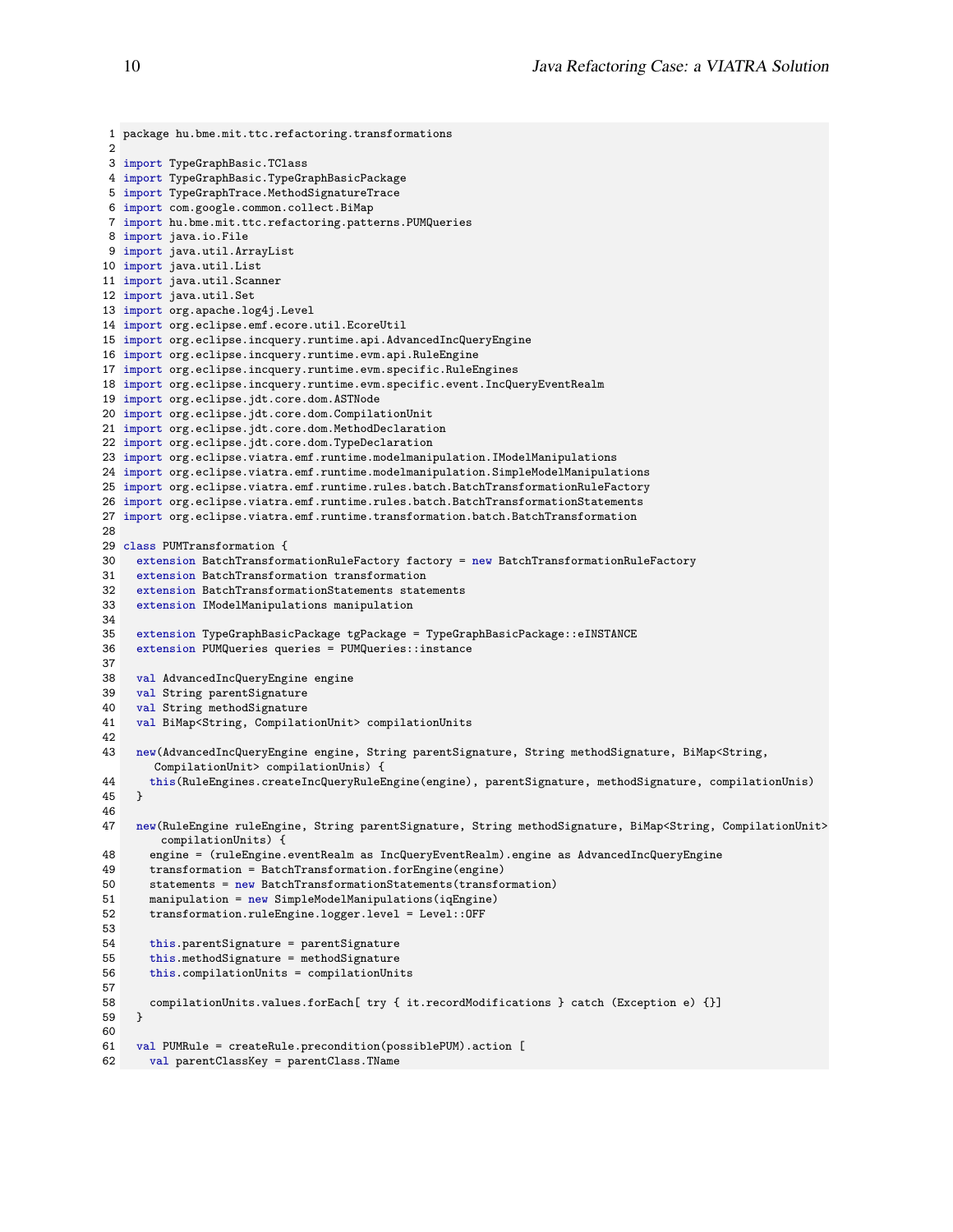```
63 val childClasses = engine.getMatcher(childClasses).getAllValuesOfchildClass(parentClass)
 64<br>65
        var TypeDeclaration astParentClass
 66 var List<TypeDeclaration> astChildClasses = new ArrayList
 67 var List<MethodDeclaration> astMethodDeclarations
 68
 69 astParentClass = findCompilationUnits(parentClassKey, childClasses, astChildClasses)
 70 astMethodDeclarations = findMethodDeclarations(astChildClasses, methodSignatureTrace)
 71
 72 updateASTAndSerialize(astParentClass, astChildClasses, astMethodDeclarations)
 73
 74
 75 // -------------- /\ JDT transformation ------------- PG transformation \/ --------------
 76
 77
78 val methodDefinitionsToDelete = engine.getMatcher(methodDefinitionInClassList).getAllMatches(
          79 parentClass, methodSignatureTrace.TMethodSignature, null, null
 80 )
81<br>82
        val firstMethodDefinition = methodDefinitionsToDelete.get(0)83 val savedSignature = firstMethodDefinition.methodSignature
 84 val savedReturnType = firstMethodDefinition.methodDefinition.returnType
 85 val savedAccess = firstMethodDefinition.methodDefinition.access
 86<br>87
        methodDefinitionsToDelete.forEach[
 88 it.clazz.signature.remove(it.methodDefinition.signature); // remove signature from class
 89 EcoreUtil.delete(it.methodDefinition, true) // remove the method definition<br>90 1
 90 ]
 91
 92 val tMethodDefinition = tgPackage.typeGraphBasicFactory.createTMethodDefinition
 93 tMethodDefinition.returnType = savedReturnType<br>94 tMethodDefinition signature = savedSignature
        tMethodDefinition.signature = savedSignature
 95 tMethodDefinition.access += savedAccess
 96
 97 parentClass.defines += tMethodDefinition
98
99 println(tMethodDefinition)
100 ].build
101
102 protected def readFileToString(String path) {
103 new Scanner(new File(path)).useDelimiter("\\A").next 104 }
104 }
105
106 protected def TypeDeclaration findCompilationUnits(String parentClassKey, Set<TClass> childClasses, List<
         TypeDeclaration> astChildClasses) {
107 var TypeDeclaration result
108 for (cu : compilationUnits.values) {
109 \frac{1}{2} // the just created CU can not resolve<br>110 val firstTypeKey = "L"
          val firstTypeKey = "L"111 + cu.package.name.fullyQualifiedName.replace('.', '/')
112 + "/"
113 + ((cu.types.get(0) as TypeDeclaration).name.fullyQualifiedName)
114 + ";"
115
116 if (parentClassKey.equals(firstTypeKey)) {<br>117 		 result = cu.types.get(0) as TypeDeclarat:
           result = cu.types.get(0) as TypeDeclaration118 }
119
120 for (child : childClasses) {
121 if (firstTypeKey.equals(child.TName)) {
122 astChildClasses += cu.types.get(0) as TypeDeclaration
\begin{array}{ccc} 123 & & & \frac{1}{24} \\ 124 & & & \frac{1}{24} \end{array}\begin{array}{cc} 124 \\ 125 \end{array}125 }
126
```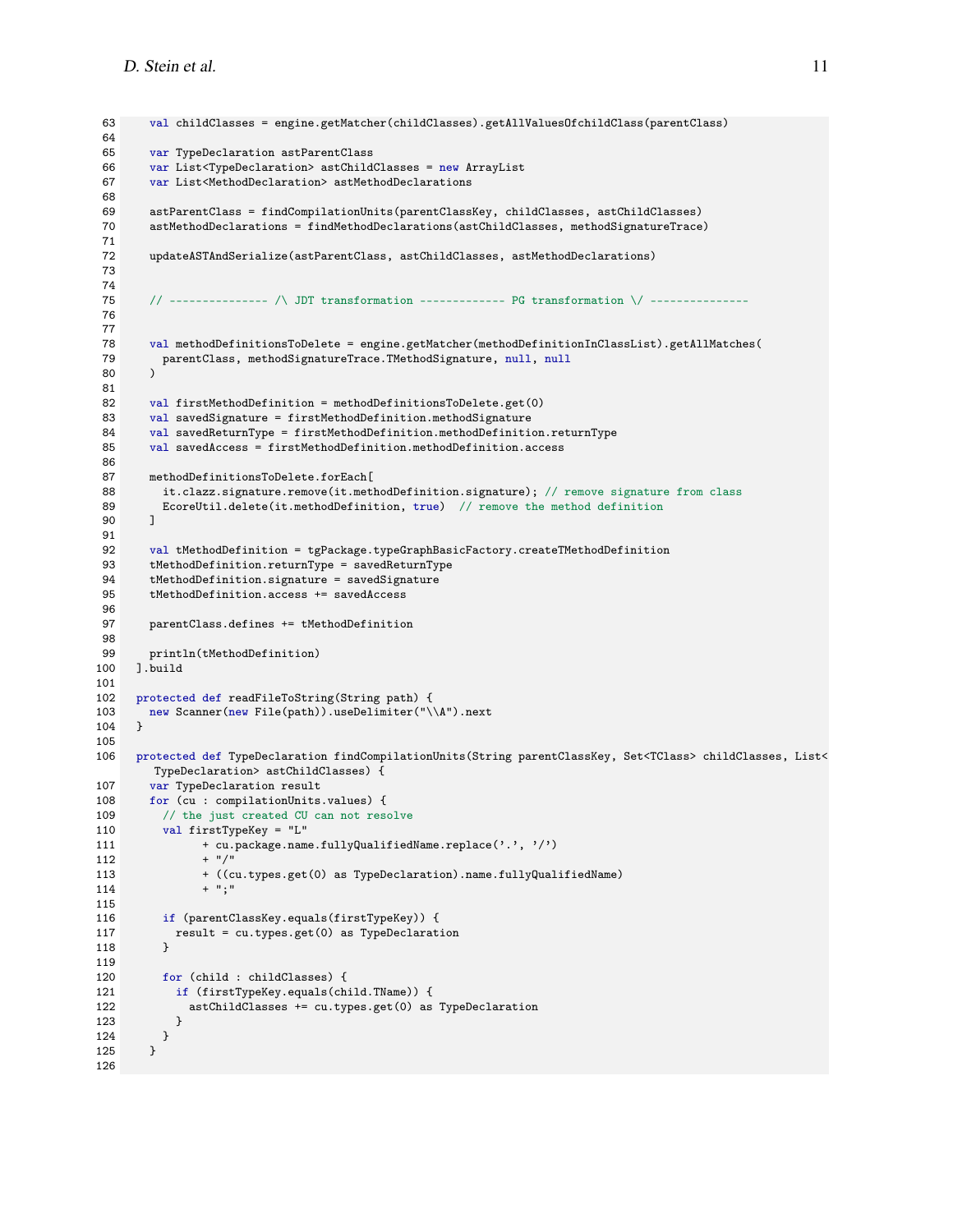```
127 return result
128 }
129<br>130
      130 protected def List<MethodDeclaration> findMethodDeclarations(List<TypeDeclaration> astChildClasses,
         MethodSignatureTrace methodSignatureTrace) {
131 val List<MethodDeclaration> astMethodDeclarations = new ArrayList
132
133 for (childCU : astChildClasses) {
134 val methodSignature = childCU.resolveBinding.key + methodSignatureTrace.signatureString;
135 val types = (childCU.root as CompilationUnit).getStructuralProperty(CompilationUnit.TYPES_PROPERTY)
         as List<TypeDeclaration>
136 for (type : types) {
137 for (method : (type as TypeDeclaration).methods) {
138 if (method.resolveBinding.key.startsWith(methodSignature)) {
139 astMethodDeclarations += method
\begin{array}{ccc} 140 & & & \mbox{)} \\ 141 & & & \mbox{)} \end{array}141 }
\begin{array}{ccc} 142 & & & \end{array}<br>143 }
143 }
144
145 return astMethodDeclarations<br>146 }
146 }
147
148 protected def updateASTAndSerialize(TypeDeclaration astParentClass, List<TypeDeclaration> astChildClasses
         , List<MethodDeclaration> astMethodDeclarations) {
149 if (astMethodDeclarations.size > 0) {
150 astParentClass.bodyDeclarations.add(ASTNode.copySubtree(astParentClass.AST, astMethodDeclarations.get
          (0)) as MethodDeclaration)
151
152 for (methodDeclaration : astMethodDeclarations) {
153 methodDeclaration.delete<br>154 }
154 }
\begin{array}{cc} 155 & \quad \textcolor{blue}{\big\} \\ 156 & \quad \textcolor{blue}{\big\} \end{array}156 }
157
158 def fire() {
159 fireAllCurrent(
160 PUMRule,
161 "parentClass.tName" -> parentSignature,
162 "MethodSignatureTrace.signatureString" -> methodSignature
163<br>164 }
164 }
165
166 def canExecutePUM() {
167 // get the method signature by string, then get one arbitrary match with it bound<br>168 valuarentTClass = engine.getMatcher(classWithName).getOneArbitraryMatch(null.pa
        168 val parentTClass = engine.getMatcher(classWithName).getOneArbitraryMatch(null, parentSignature)
169 val trace = engine.getMatcher(methodWithSignature).getOneArbitraryMatch(null, methodSignature)
170<br>171
        return
172 parentTClass != null & &<br>173 trace != null & &
        trace != null &&174 engine.getMatcher(possiblePUM).getOneArbitraryMatch(parentTClass.TClass, trace.trace) != null<br>175 }
175 }
176 }
```
#### Listing 5: Pull Up Method transformation.

```
1 package hu.bme.mit.ttc.refactoring.transformations
\mathcal{L}3 import TypeGraphBasic.TClass
4 import TypeGraphBasic.TMethodSignature
5 import TypeGraphBasic.TPackage
6 import TypeGraphBasic.TypeGraph
7 import TypeGraphBasic.TypeGraphBasicPackage
8 import com.google.common.collect.BiMap
```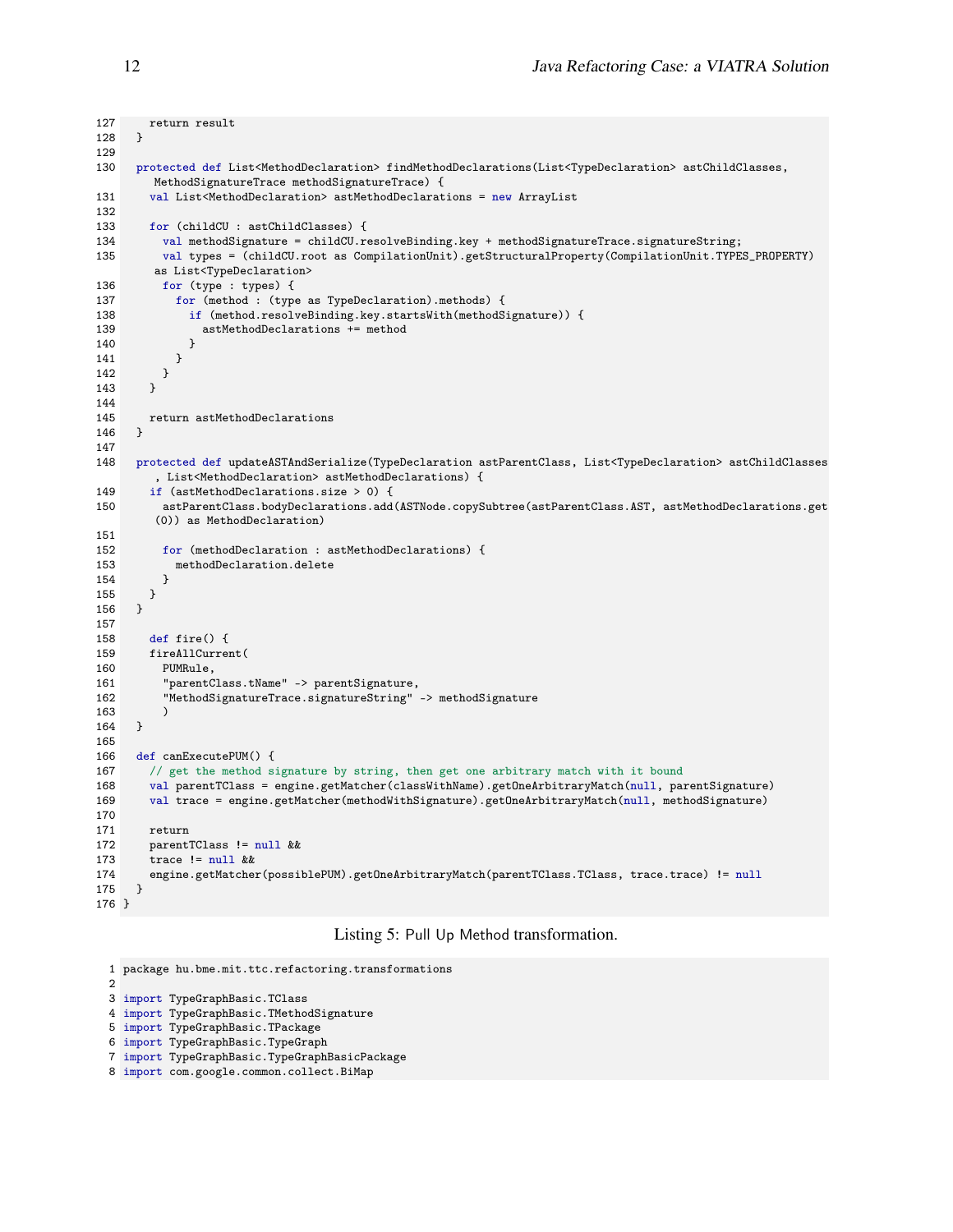```
9 import hu.bme.mit.ttc.refactoring.patterns.CSCQueries
10 import java.io.File
11 import java.util.ArrayList
12 import java.util.List
13 import java.util.Scanner
14 import java.util.Set
15 import org.apache.commons.lang3.StringUtils
16 import org.apache.log4j.Level
17 import org.eclipse.incquery.runtime.api.AdvancedIncQueryEngine
18 import org.eclipse.incquery.runtime.evm.api.RuleEngine
19 import org.eclipse.incquery.runtime.evm.specific.RuleEngines
20 import org.eclipse.incquery.runtime.evm.specific.event.IncQueryEventRealm
21 import org.eclipse.jdt.core.dom.ASTNode
22 import org.eclipse.jdt.core.dom.CompilationUnit
23 import org.eclipse.jdt.core.dom.MethodDeclaration
24 import org.eclipse.jdt.core.dom.Modifier.ModifierKeyword
25 import org.eclipse.jdt.core.dom.Name
26 import org.eclipse.jdt.core.dom.Type
27 import org.eclipse.jdt.core.dom.TypeDeclaration
28 import org.eclipse.viatra.emf.runtime.modelmanipulation.IModelManipulations
29 import org.eclipse.viatra.emf.runtime.modelmanipulation.SimpleModelManipulations
30 import org.eclipse.viatra.emf.runtime.rules.batch.BatchTransformationRuleFactory
31 import org.eclipse.viatra.emf.runtime.rules.batch.BatchTransformationStatements
32 import org.eclipse.viatra.emf.runtime.transformation.batch.BatchTransformation
33
34 class CSCTransformation {
35 extension BatchTransformationRuleFactory factory = new BatchTransformationRuleFactory
36 extension BatchTransformation transformation
37 extension BatchTransformationStatements statements
38 extension IModelManipulations manipulation
39<br>4040 extension TypeGraphBasicPackage tgPackage = TypeGraphBasicPackage::eINSTANCE
41 extension CSCQueries queries = CSCQueries::instance
42
43 val AdvancedIncQueryEngine engine
44 val String concatSignature
45 val String targetPackage
46 val String targetName
47 val BiMap<String, CompilationUnit> compilationUnits
48<br>49
    var CompilationUnit targetCU
50
51 new(AdvancedIncQueryEngine engine, List<String> childClassSignatures, String targetPackage, String
       targetName, BiMap<String, CompilationUnit> compilationUnis) {
52 this(RuleEngines.createIncQueryRuleEngine(engine), childClassSignatures, targetPackage, targetName,
       compilationUnis)
53 }
54<br>55
    55 new(RuleEngine ruleEngine, List<String> childClassSignatures, String targetPackage, String targetName,
       BiMap<String, CompilationUnit> compilationUnits) {
56 engine = (ruleEngine.eventRealm as IncQueryEventRealm).engine as AdvancedIncQueryEngine
57 transformation = BatchTransformation.forEngine(engine)
58 statements = new BatchTransformationStatements(transformation)
59 manipulation = new SimpleModelManipulations(iqEngine)
60 transformation.ruleEngine.logger.level = Level::OFF
61
62 this.concatSignature = childClassSignatures.join("#")
63 this.targetPackage = targetPackage
64 this.targetName = targetName
65 this.compilationUnits = compilationUnits
66
67 compilationUnits.values.forEach[ try { it.recordModifications } catch (Exception e) {}] 68 }
68 }
69
70 val CSCRule = createRule.precondition(possibleCSC).action [
```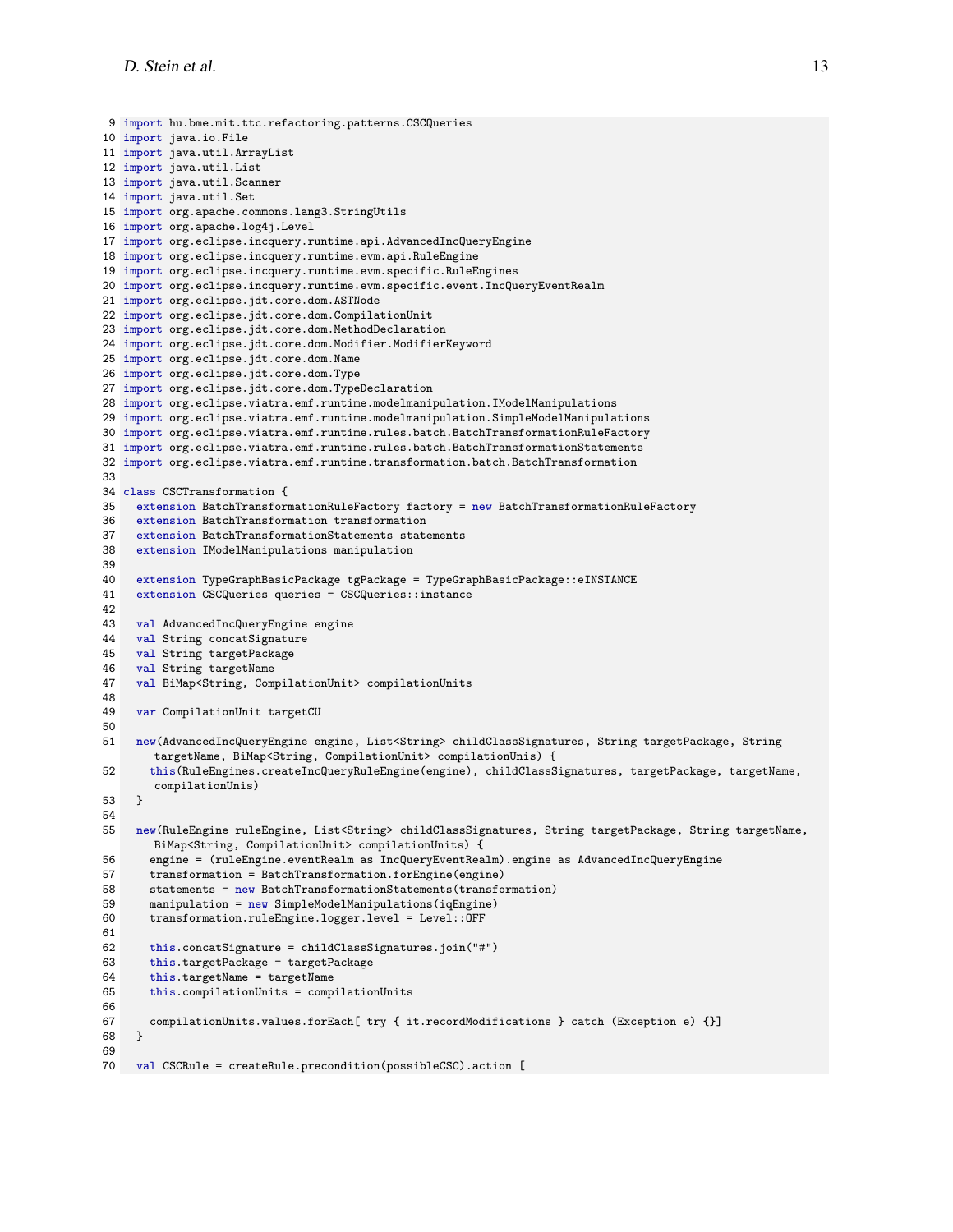```
71 val tClasses = engine.getMatcher(classesOfClassListTrace).getAllValuesOftClass(concatSignature)
 72
        val List<TypeDeclaration> astChildClasses = findCompilationUnits(tClasses)
 74
 75 val firstChild = astChildClasses.get(0)
 76
 77 if (targetCU == null) {
 78 targetCU = createTargetClass(firstChild, firstChild.superclassType)
79 }
 80
 81 setParentClass(astChildClasses)
82
 83 serializeCUs
 84
 85
 86 // -------------- /\ JDT transformation ------------- PG transformation \/ --------------
87
 88 val oldParentTClass = tClasses.get(0).parentClass
89 if (oldParentTClass != null) {<br>90 oldParentTClass.childClasses
        oldParentTClass.cchildClasses -- tClasses91 }
 92
 93 val targetSignature = "L" + targetPackage.replace(',',',') + "/" + targetName + ";";
 94 val typeGraph = engine.getMatcher(typeGraphs).oneArbitraryMatch.typeGraph
 95
96 val targetTClassMatch = engine.getMatcher(classWithName).getOneArbitraryMatch(null, targetSignature)
97 var TClass targetTClass<br>98 if (targetTClassMatch =
       98 if (targetTClassMatch == null) {
99 targetTClass = tgPackage.typeGraphBasicFactory.createTClass<br>100 targetTClass.TName = targetSignature
          targetTClass.TName = targetSignature
\frac{101}{102}102 targetTClass.package = createPackagesFor(typeGraph, targetPackage)
103 targetTClass.parentClass = oldParentTClass
104 } else {
          105 targetTClass = targetTClassMatch.TClass
106 }
107
108 (tClasses.get(0).eContainer as TypeGraph).classes += targetTClass
109 targetTClass.childClasses += tClasses
110 ].build
111
112 protected def createPackagesFor(TypeGraph typeGraph, String pkg) {
113 val String[] split = pkg.split("\\'.");114
115 var previous = "";
116 var TPackage previousTPackage
117 for (var i = 0; i < split.length; i++) {
118 var String current = previous<br>119 if (i != 0) {
          if (i != 0) {}120 current += "."<br>121 }
121 }
122 current += split.get(i);
123
124 var currentTPackageMatch = engine.getMatcher(packageWithName).getOneArbitraryMatch(null, current)
125 if (currentTPackageMatch != null) {<br>126 previousTPackage = currentTPackag
           previousTPackage = currentTPackageMatch.TPackage
127 } else {
128 val TPackage currentTPackage = tgPackage.typeGraphBasicFactory.createTPackage
129 currentTPackage.TName = current
130 if (previousTPackage != null) {
131 currentTPackage.parent = previousTPackage
132 } else {<br>133 <br>typeGr;
            typeGraph.packages += currentTPackage}
134 }
135
```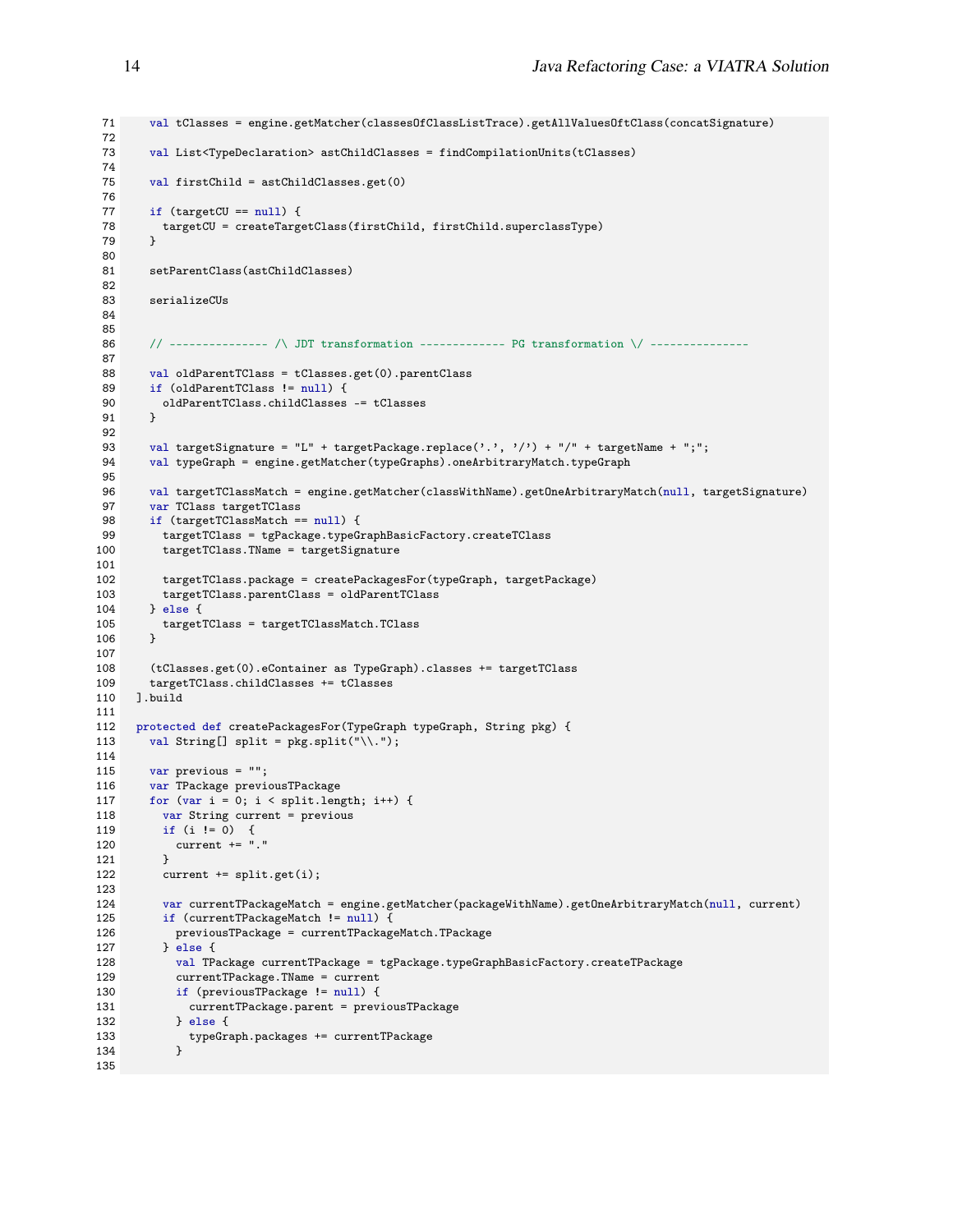```
136 previousTPackage = currentTPackage
\begin{array}{ccc} 137 & & \text{ } \\ 138 & & \text{ } \\ \end{array}138 }
139
140 previousTPackage<br>141 }
141 }
142
143 protected def List<TypeDeclaration> findCompilationUnits(Set<TClass> childClasses) {
144 val List<TypeDeclaration> astChildClasses = new ArrayList
145
146 for (cu : compilationUnits.values) {
147 for (child : childClasses) {
148 if (cu.findDeclaringNode(child.TName) != null) {
149 astChildClasses += cu.findDeclaringNode(child.TName) as TypeDeclaration
\begin{array}{ccc} 150 & & & \} 151 & & & \end{array}\begin{array}{cc} 151 \\ 152 \end{array} }
152 }
153
154 return astChildClasses<br>155 }
155 }
156
157 protected def List<MethodDeclaration> findMethodDeclarations(List<TypeDeclaration> astChildClasses,
         TMethodSignature tMethodSignature) {
158 val List<MethodDeclaration> astMethodDeclarations = new ArrayList<br>159 val methodSignatureTrace = engine.getMatcher(methodSignatureAndTra
        val methodSignatureTrace = engine.getMatcher(methodSignatureAndTrace).getAllValuesOftrace(
         tMethodSignature).get(0)
160
161 for (childCU : astChildClasses) {
162 val methodSignature = childCU.resolveBinding.key + methodSignatureTrace.signatureString;
163 val types = (childCU.root as CompilationUnit).getStructuralProperty(CompilationUnit.TYPES_PROPERTY)
         as List<TypeDeclaration>
164 for (type : types) {
165 for (method : (type as TypeDeclaration).methods) {
166 // match
167 if (method.resolveBinding.key.startsWith(methodSignature)) {
168 astMethodDeclarations += method
169 }
170 }
\begin{array}{ccc} 171 & & \rightarrow \\ 172 & & \rightarrow \end{array}172 }
173
      return astMethodDeclarations
175 }
176
177 protected def CompilationUnit createTargetClass(TypeDeclaration childClass, Type superClassType) {<br>178 valuati= childClass.AST
        val ast = childClass.AST
179 val compilationUnit = ast.newCompilationUnit
180<br>181
        if (targetPackage != null) {
182 val packageDeclaration = ast.newPackageDeclaration
183 var Name packageName
184 for (part : targetPackage.split("\\.")) {
185 if (packageName == null) {
186 packageName = ast.newSimpleName(part)
187 } else {<br>188 b packag
               188 packageName = ast.newQualifiedName(packageName, ast.newSimpleName(part))
\begin{array}{ccc} 189 & & & \end{array}<br>190 }
190 }
           191 packageDeclaration.name = packageName
192 compilationUnit.package = packageDeclaration<br>193 }
193 }
194<br>195
        195 compilationUnit.imports += ASTNode.copySubtrees(ast, (childClass.root as CompilationUnit).imports)
196
197 val typeDeclaration = ast.newTypeDeclaration
```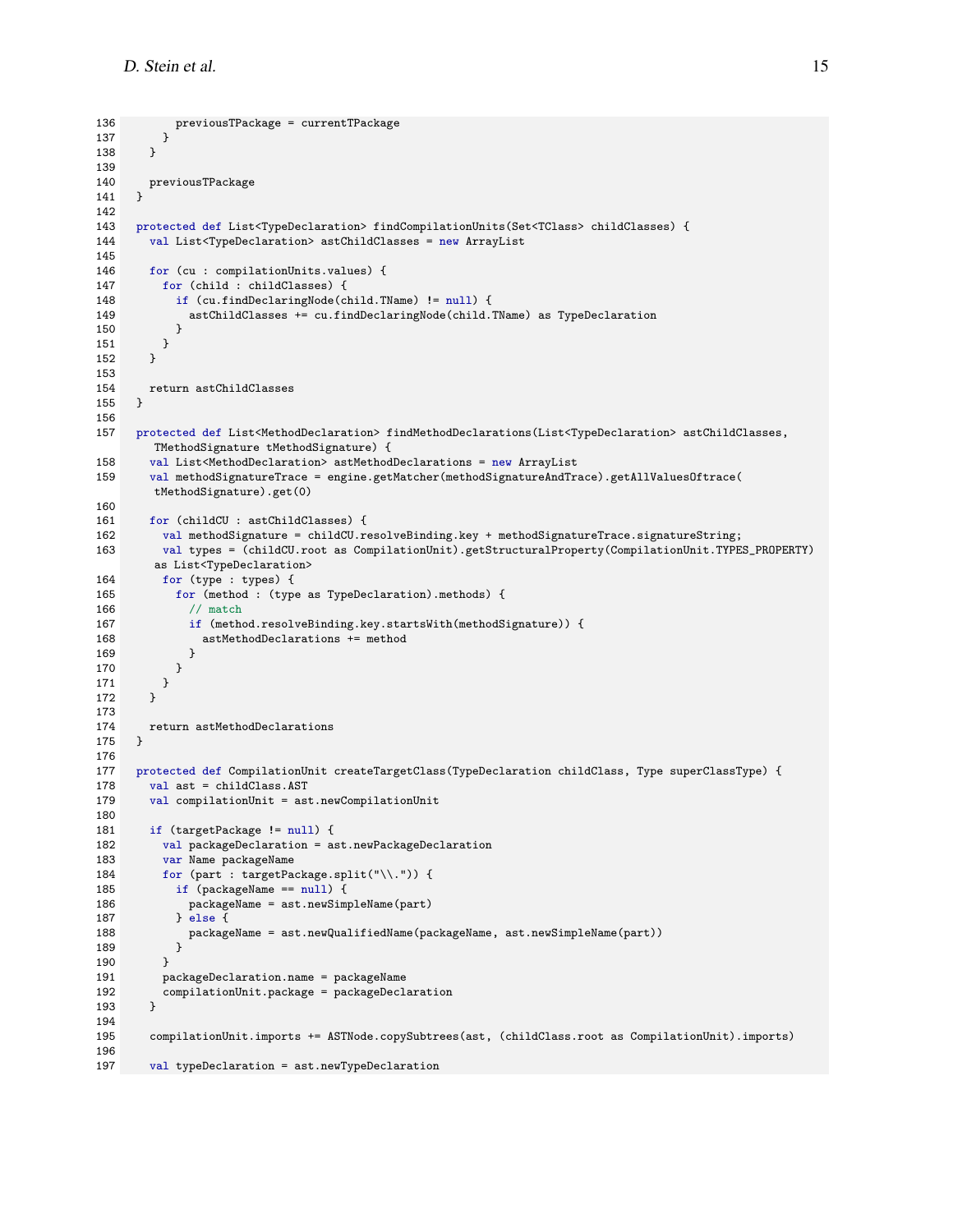```
198 typeDeclaration.modifiers().add(ast.newModifier(ModifierKeyword.PUBLIC_KEYWORD))
199 typeDeclaration.name = ast.newSimpleName(targetName)
200
201 if (superClassType != null) {
202 typeDeclaration.superclassType = ASTNode.copySubtree(ast, superClassType) as Type 203 }
203 }
204
205 compilationUnit.types += typeDeclaration
206
      compilationUnit
208 }
209
210 protected def insertMethodDeclaration(MethodDeclaration declaration) {
211 val typeDeclaration = targetCU.types.get(0) as TypeDeclaration
212 typeDeclaration.bodyDeclarations.add(ASTNode.copySubtree(targetCU.AST, declaration) as
         MethodDeclaration)
213 }
214
215 protected def setParentClass(List<TypeDeclaration> typeDeclarations) {<br>216 val ast = targetCU.AST
        val ast = targetCU.AST
\frac{217}{218}var Type fqn
219 if (targetPackage != null) {<br>220 for (part : targetPackage s
220 for (part : targetPackage.split("\\.")) {<br>221 if (fqn == null) {
            if (fqn == null) {
222 fqn = ast.newSimpleType(ast.newSimpleName(part))<br>223    } else {
223 } else {<br>224 fqn = afqn = ast.newQualifiedType(fqn, ast.newSimpleName(part))\begin{array}{cc} 225 \\ 226 \end{array}226 }
227<br>228
          fqn = ast.newQualifiedType(fqn, ast.newSimpleName(targetName))
229 } else {
230 fqn = ast.newSimpleType(ast.newSimpleName(targetName))<br>231 }
231 }
232
233 for (declaration : typeDeclarations) {
234 declaration.superclassType = ASTNode.copySubtree(declaration.AST, fqn) as Type
235 }<br>236 }
236 }
237
238 protected def removeChildMethodDeclarations(List<MethodDeclaration> methodDeclarations) {
239 for (declaration : methodDeclarations) {
240 declaration.delete
241 }<br>242 }
242 }
243
244 def serializeCUs() {<br>245 val targetDir = St:
        val targetDir = StringUtils.substringBefore(
246 compilationUnits.keySet.get(0),<br>247 "/src/"
                      " / src / "248 ) + "/src/" + targetPackage.replace('.', '/')
249 val targetPath = targetDir + "/" + targetName + ".java"
250
251 val targetFile = new File(targetPath)<br>252 targetFile.parentFile.mkdirs
        252 targetFile.parentFile.mkdirs
253<br>254
      compilationUnits.put(targetPath, targetCU) }
255 }
256
257 protected def readFileToString(String path) {
258 new Scanner(new File(path)).useDelimiter("\\A").next<br>259 }
259 }
260
261
```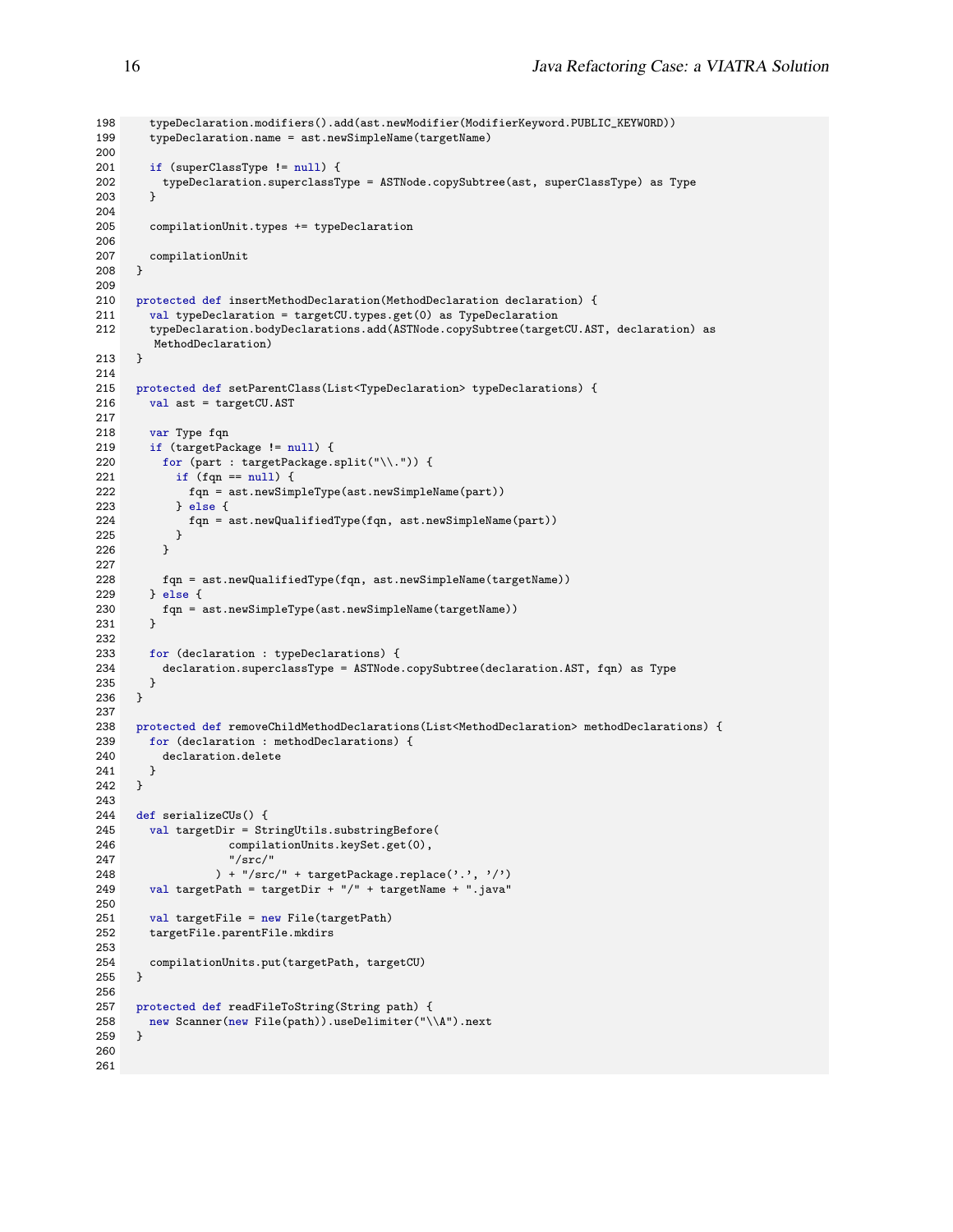```
262 def fire() {
263 fireAllCurrent(<br>264 CSCRule,
          CSCRule,
265 "concatSignature" -> concatSignature
266 )<br>267 }
267 }
268
      def canExecuteCSC() {
270 val targetSignature = "L" + targetPackage.replace('.', '/') + "/" + targetName + ";"
271 val targetTClass = engine.getMatcher(classWithName).getOneArbitraryMatch(null, targetSignature)
272
        273 if (targetTClass != null) {
274 return false<br>275 }
275 }
276
277 engine.getMatcher(possibleCSC).countMatches > 0<br>278 }
278 }
279
280 }
```


#### A.3 Metamodel of the Trace Model

<span id="page-16-0"></span>

Figure 2: Metamodel of the trace model.

#### A.4 Benchmark Results

The benchmarks were conducted on a 64-bit Arch Linux virtual machine running in SHARE. The machine utilized a single core of a 2.00 GHz Xeon E5-2650 CPU and 1 GB of RAM. We used OpenJDK 8 to run the ARTE framework and the solution.